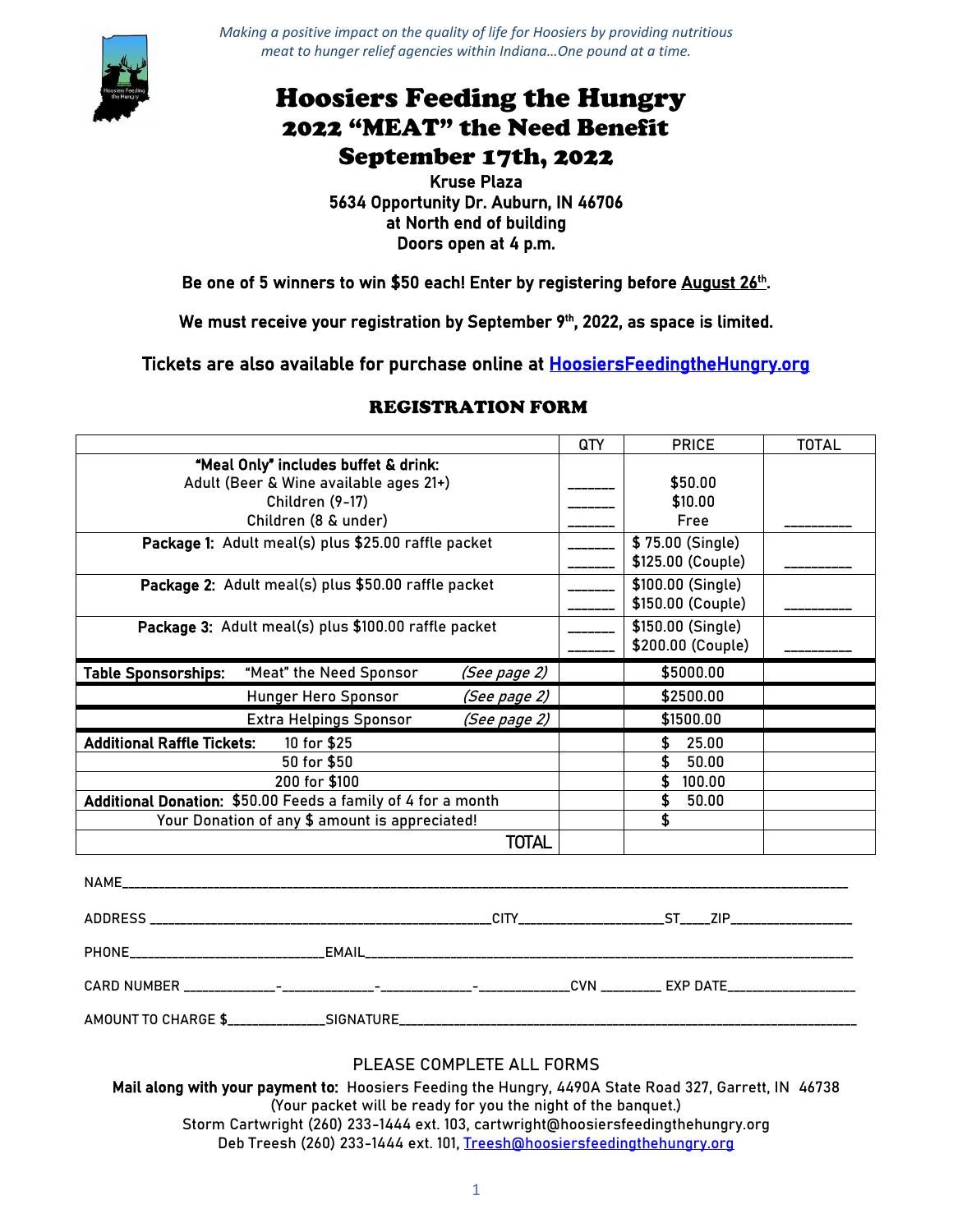

*Making a positive impact on the quality of life for Hoosiers by providing nutritious meat to hunger relief agencies within Indiana…One pound at a time.*

# Hoosiers Feeding the Hungry 2022 "MEAT" the Need Benefit September 17th, 2022

# Table Sponsorship Benefits

Below is a list of each level of Table Sponsorship and what it includes. Registration must be completed by August 26<sup>th</sup> to guarantee ad placements.

Please check if you will sponsor a table but are unable to attend.

## "Meat" the Need Sponsor - \$5,000

- Provides 15,000 servings of high protein to families in need
- Private table and Reserved seating for 8-10 guests
- 8-10 event tickets (includes meal and drinks) and (4) \$100 ticket packets
- (6) entries into a special Sponsor Raffle for choice of gun or meat package
- Full page ad in event program
- Logo displayed on our slide show during event
- Mention/recognition in all event media, on website, and in our statewide newsletter
- Nice recognition award

### Hunger Hero Sponsor - \$2,500

- Provides 7,500 servings of high protein to families in need
- Private table and Reserved seating for 8-10 guests
- 8-10 event tickets (includes meal and drinks) and (2) \$100 ticket packets
- (4) entries into special Sponsor Raffle for choice of gun or meat package
- Half page ad in event program
- Logo displayed on our slide show during event
- Mention/recognition in all event media, on website, and in our statewide newsletter

### Extra Helpings Sponsor - \$1,500

- Provide 4,500 servings of high protein to families in need.
- Private table and Reserved seating for 8-10 guests
- 8-10 event tickets (includes meal and drinks) and (1) \$100 ticket packet
- (2) entries into special Sponsor Raffle for choice of gun or meat package
- Quarter page ad in event program
- Logo displayed on our slide show during event
- Mention/recognition in all event media, on website, and in our statewide newsletter